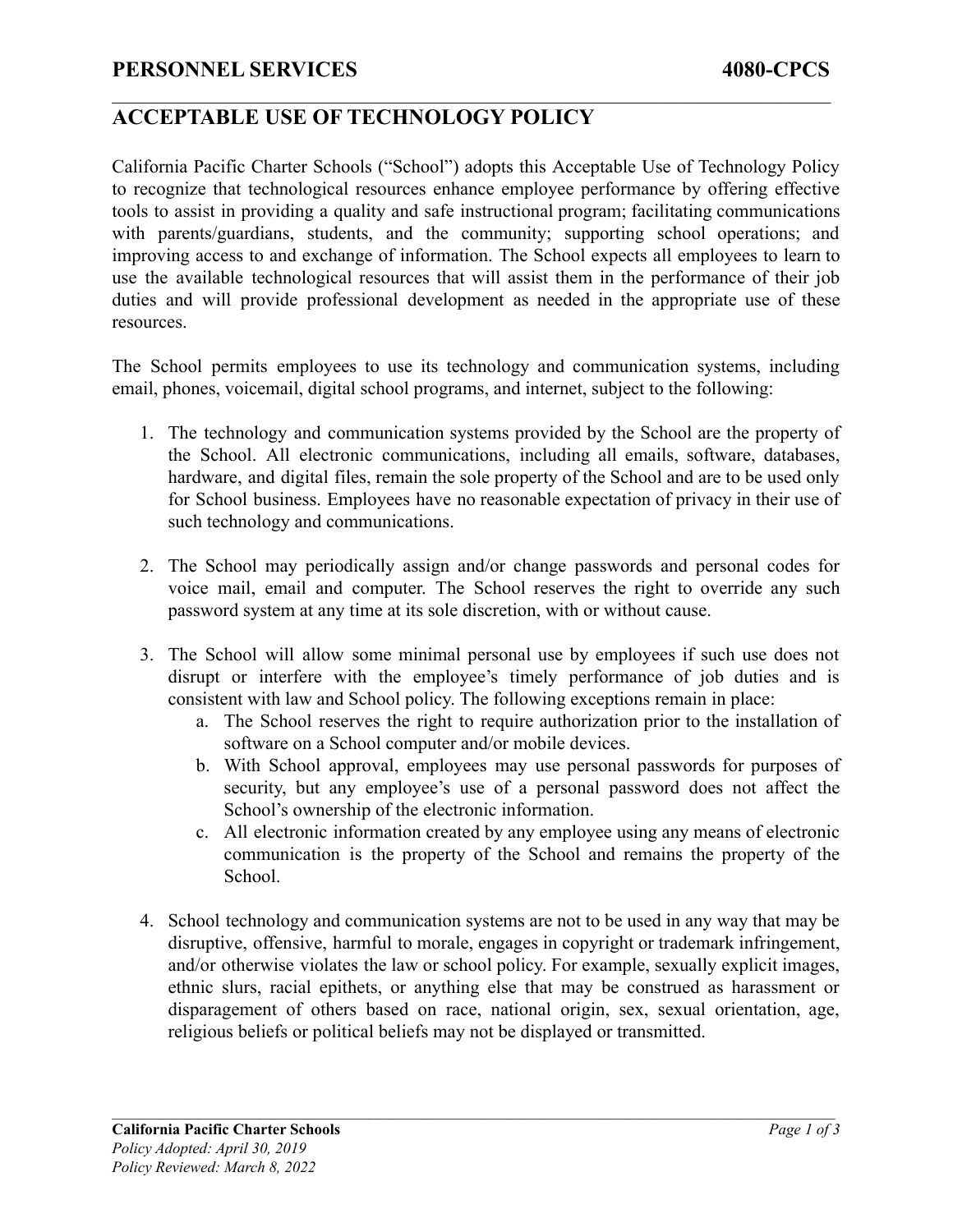### **ACCEPTABLE USE OF TECHNOLOGY POLICY**

Employees must not attempt to gain access to another employee's or third parties' personal files, email, or voicemail without express permission given. As the technology and communication systems are the property of the School, it will retain a copy of all employee-used passwords. Employees may not use passwords or security measures unknown to the School. System security features, including passwords and delete functions, do not neutralize the School's ability to access any digital records at any time. Employees must be aware that the possibility of such access always exists. The School reserves the right to access and review electronic files, messages, mail, and other digital archives, and to monitor the use of electronic communications as necessary to ensure that no misuse or violation of School policy or any law occurs.

 $\mathcal{L}_\mathcal{L} = \{ \mathcal{L}_\mathcal{L} = \{ \mathcal{L}_\mathcal{L} = \{ \mathcal{L}_\mathcal{L} = \{ \mathcal{L}_\mathcal{L} = \{ \mathcal{L}_\mathcal{L} = \{ \mathcal{L}_\mathcal{L} = \{ \mathcal{L}_\mathcal{L} = \{ \mathcal{L}_\mathcal{L} = \{ \mathcal{L}_\mathcal{L} = \{ \mathcal{L}_\mathcal{L} = \{ \mathcal{L}_\mathcal{L} = \{ \mathcal{L}_\mathcal{L} = \{ \mathcal{L}_\mathcal{L} = \{ \mathcal{L}_\mathcal{$ 

- 5. Employees should not use personal phones, voicemail, email, and text messages for School-related communications, as such use may subject the employee's personal accounts and devices to disclosure under the Public Records Act. School-related communications must only take place using School-issued communications and technology systems.
- 6. Access to the Internet, websites, and other types of School-paid computer access are to be used for School related business. Any information about the School, its products or services, or other types of information that will appear in the electronic media about the School must be approved by the Executive Director or designee before the information is placed on an electronic information resource that is accessible to others.
- 7. Employees shall report any security problem or misuse of school technology to the Executive Director or designee.

#### **Safety and Security**

Ensuring the safety of students and staff while participating virtually in school sponsored activities is of the utmost importance to the School. In that effort, the School will establish safety protocol and security settings for online platforms utilized for meetings and instruction. It is the School's responsibility to develop, train and implement expectations for staff and students that ensures a safe online experience. It is the staff and student's responsibility to uphold and comply with the School's expectations to ensure the safety of all participants while meeting virtually.

#### **Social Media**

The School supports the use of social media and online platforms (including websites, blogs, and forums) by staff members to assist in their professional duties and to create an online presence that facilitates staff, parent/guardian, students, and community communication. All communications with students through social media, or other online platform, should be limited to matters directly related to the employee's professional duties. Staff must exercise good